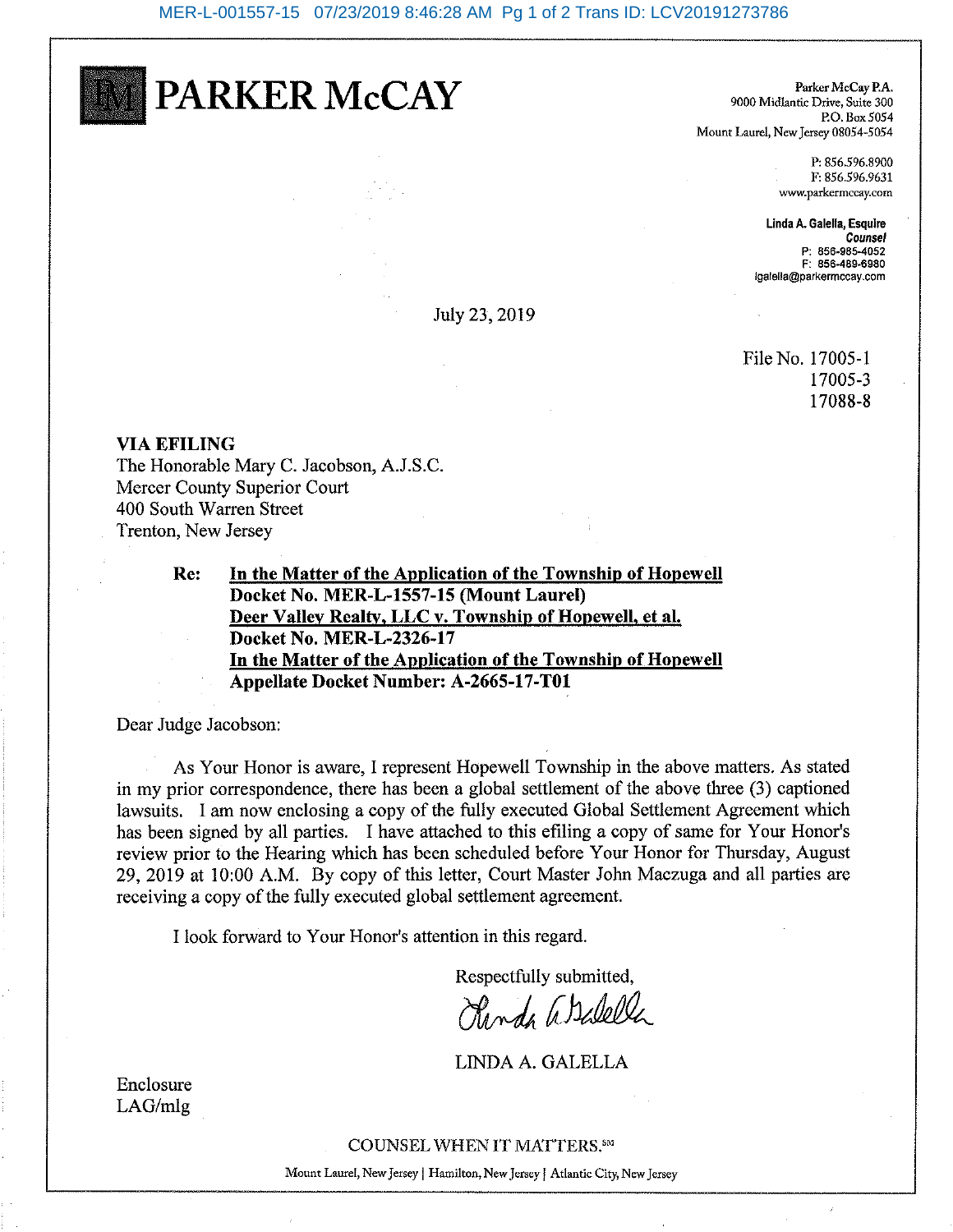The Honorable Mary C. Jacobson, A.J.S.C. July 23, 2019 Page 2

John D. Maczuga, P.P. (via email only w/enclosure) cc: The Honorable Philip S. Carchman, J.A.D. (ret. on recall) (via email only w/enclosure) Kevin McManimon, Esquire (via email only w/enclosure) Frank Banish (via email only w/enclosure) Arnold C. Lakind, Esquire (via email only w/enclosure) Rvan P. Kennedy, Esquire (via email only w/enclosure) Chris Tarr, Esquire (via email only w/enclosure) Frank Petrino, Esquire ((via email only w/enclosure) Mitchell Newman, Esquire (via email only w/enclosure) Adam Gordon, Esquire (via email only w/enclosure) Thomas F. Carroll, III, Esquire (via email only w/enclosure) Robert Ridolfi, Esquire (via email only w/enclosure) Francis P. Linnus, Esquire (via email only w/enclosure) Steve Goodell, Esquire (via email only w/enclosure) Ronald C. Morgan, Esquire (via email only w/enclosure) Honorable Kristen McLauglin, Mayor (via email only w/enclosure) Honorable Michael Ruger, Deputy Mayor (via email only w/enclosure) Honorable Kevin Kuchinski, Committee Member (via email only w/enclosure) Honorable Julie Blake, Committee Member (via email only w/enclosure) Honorable John R. Hart, Committee Member (via email only w/enclosure) Mark W. Kataryniak, P.E. (via email only w/enclosure) Elaine Borges, Administrator (via email only w/enclosure) Laurie E. Gompf, Municipal Clerk (via email only w/enclosure)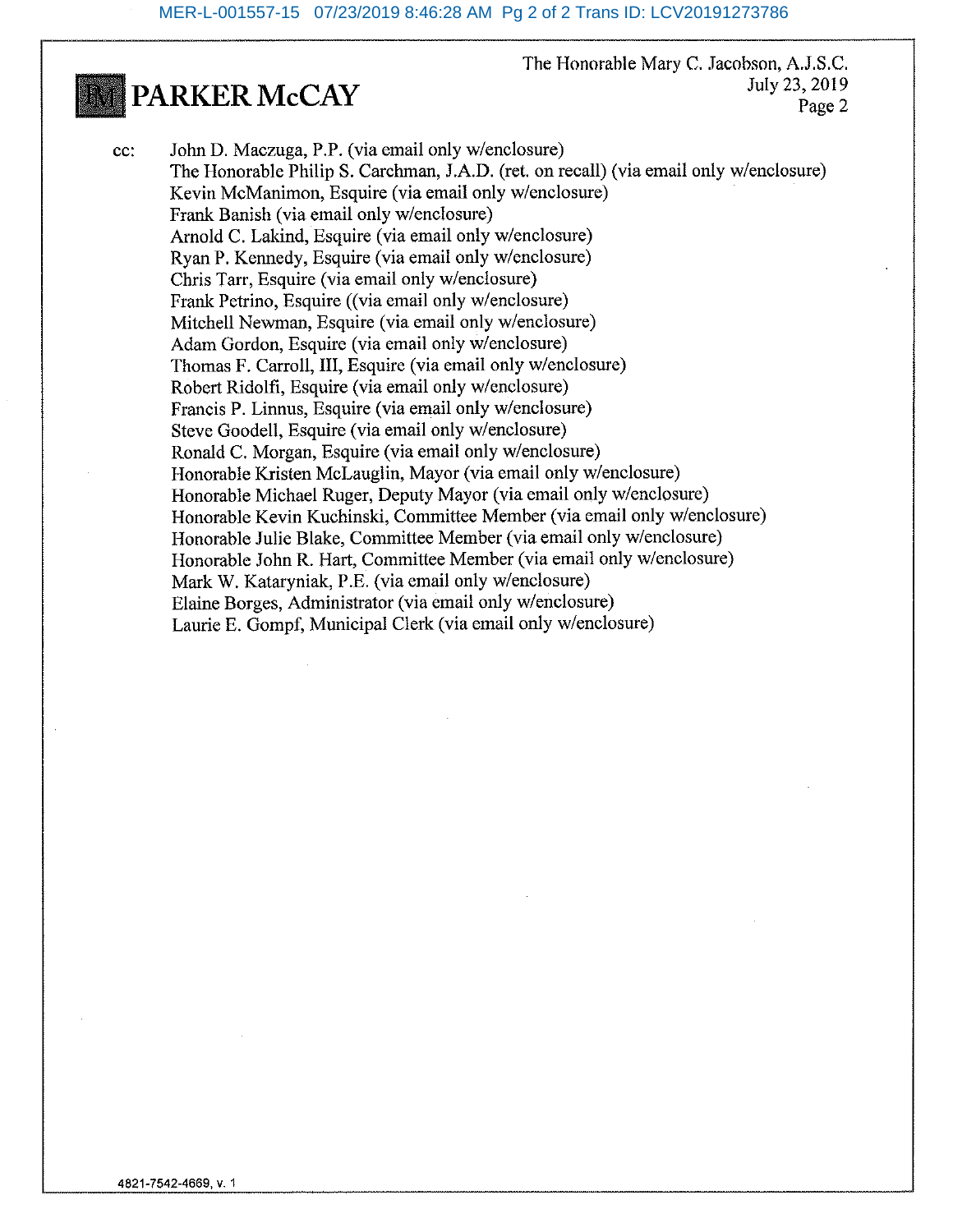MER-L-001557-15 07/23/2019 8:46:28 AM Pg 1 of 18 Trans ID: LCV20191273786



PARKER McCAY

Parker McCay P.A. 9000 Midlantic Drive, Suite 300. P.O. Box  $\overline{5054}$ Mount Laurel, New Jersey 08054-1539

> P 856.596.8900 F: 856.596.9631 www.parkermccay.com

Linda A. Galella, Esquire Counsel P: 856-985-4052 F: 856-489-6980 lgalella@parkermccay.com

June 24, 2019

File No. 17005-0001 17005-0003 17088-0008

Ryan Kennedy, Esquire Stevens & Lee, PA/PC 100 Lennox Drive, Suite 200 Lawrenceville, NJ 08648

Adam Gordon, Esquire Fair Share Housing Center 510 Park Boulevard Cherry Hill, NJ 08002

Frank Petrino, Esquire Eckert, Seamans Cherin & Mellot, LLC P.O. Box 5404 Princeton, NJ 08543-5404

Arnold C. Lakind, Esquire Szaferman, Lakind, Blumstein & Blader **Ouakerbridge Executive Center** 101 Grovers Mill Road, Suite 200 Lawrenceville, NJ 08648

Thomas F. Carroll, III, Esquire Hill Wallack, LLP 21 Roszel Road P.O. Box 5226 Princeton, NJ 08543-5226

Re: In the Matter of the Application of the Township of Hopewell Docket No. MER-L-1557-15 (Mount Laurel) Deer Valley Realty, LLC v. Township of Hopewell, et al. Docket No. MER-L-2326-17 In the Matter of the Application of the Township of Hopewell Appellate Docket Number: A-2665-17-T01

Gentlemen:

This letter memorializes the terms of a global settlement agreement ("Agreement") reached between the Township of Hopewell (the "Township"), and CF Hopewell CC&L LLC, CF Hopewell South LLC, CF Hopewell CCRC LLC and CF Hopewell West Res LLC (CF Hopewell, CC&L LLC, CF Hopewell South LLC, CF Hopewell CCRC LLC and CF Hopewell West Res LLC and any successor or affiliate are hereafter collectively referred to as "CF Hopewell"), and Deer Valley Realty, Inc. (Deer Valley Realty, Inc. and any successor or affiliate are hereafter referred to as "Deer Valley") and Fair Share Housing Center ("FSHC"), Albert Enourato ("Enourato"), U.S. Home Corp. d/b/a Lennar ("Lennar"), Federal City Road, LLC, and

COUNSEL WHEN IT MATTERS.59

Mount Laurel, New Jersey | Hamilton, New Jersey | Atlantic City, New Jersey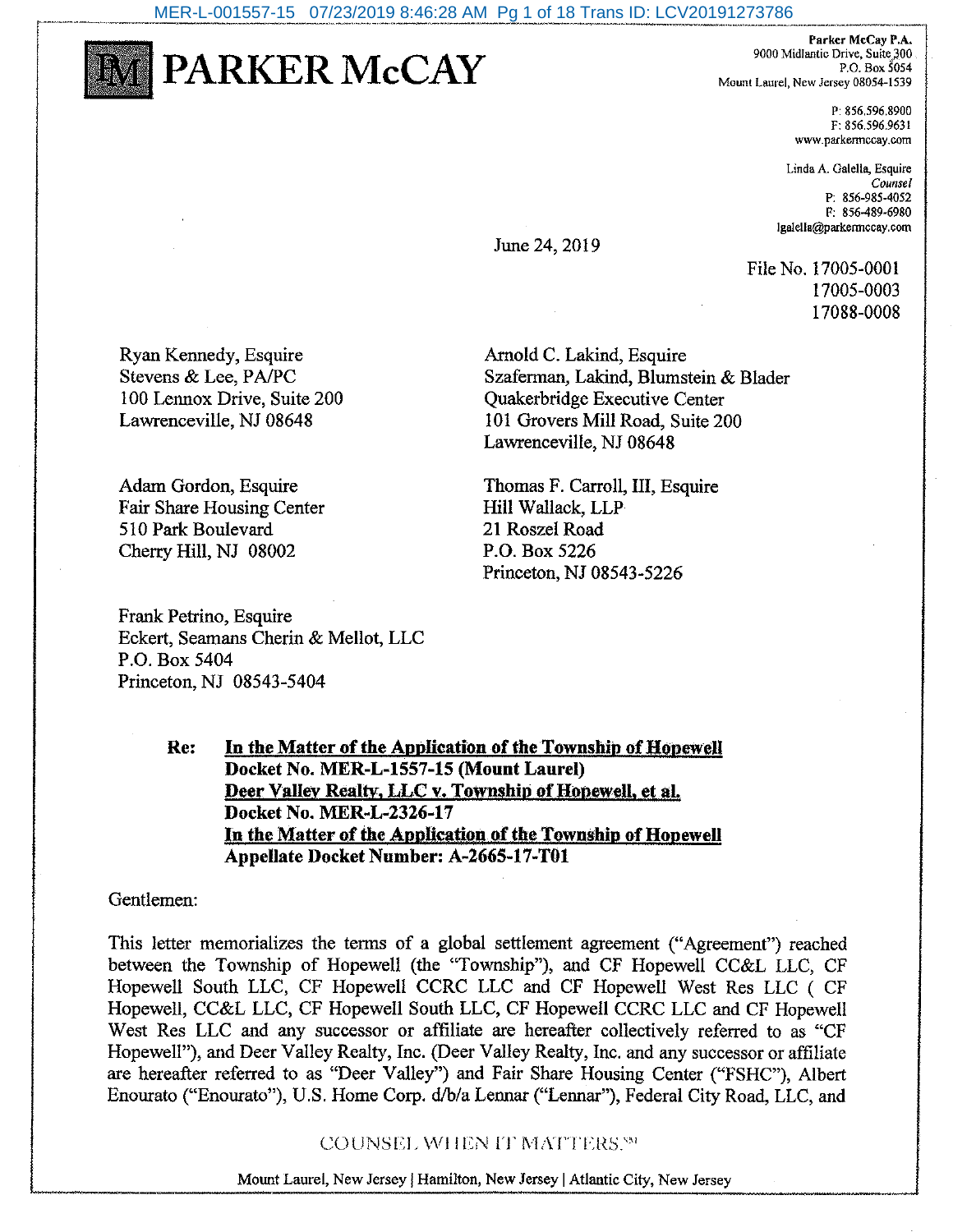

June 24, 2019 Page 2

Woodmont Properties, LLC ("Woodmont") (collectively, the "Parties"), in the lawsuits styled In the Matter of the Application of the Township of Hopewell, which is currently pending in the Superior Court of the State of New Jersey, Mercer County, bearing Docket No. MER-L-1557-15 (the "DJ action"). Deer Valley Realty, Inc. v Township of Hopewell, which is currently pending in the Superior Court of the State of New Jersey, Mercer County, bearing Docket No. MER-L-2326-17 (the "PW action") and In The Matter of the Application of the Township of Hopewell, which is currently pending in the Superior Court of the State of New Jersey, Appellate Division, bearing Docket No. A-2665-17-T01 (the "Appellate Division action") (the "Actions").

#### **Settlement Terms**

The Parties hereby agree to the following terms:

- 1. This Agreement supplements and modifies the June 12, 2017 settlement agreement between the Township and CF Hopewell, the July 13, 2017 settlement agreement between the Township and FSHC, and as to CF Hopewell only the July 13, 2017 Supplemental Agreement between the Township, FSHC, CF Hopewell, Enourato, Lennar and Woodmont Properties, LLC ("Supplemental Agreement"). To the extent there are any inconsistences, this Agreement will control; provided, however, that for the avoidance of doubt, it is acknowledged and agreed that nothing in this Agreement is intended to affect the June 12, 2017 settlement agreement between the Township, Enourato and Lennar or the Supplemental Agreement as to Enourato or Lennar (other than as specifically provided in Paragraph 12e below with respect to the Zaitz alternative to the BMS property with respect to Lennar), and that all parties consent to the changes in paragraph 12 as to Exhibit A as to the July 13, 2017 Supplemental Agreement and referencing the crediting chart attached to all agreements.
- 2. Deer Valley is the record owner of properties known and designated on the Hopewell Township Tax Maps as Block 93, Lots 19 and 45.01 (residential tract), Lots 32, 44 and 60 (so called "hotel tract"), and Block 93.05, Lot 1 on Scotch Road in Hopewell Township, Mercer County. CF Hopewell is the record owner of properties known and designated on the Hopewell Township Tax Maps as Block 93.05, Lot 2 and Block 93, Lot 20 and 46. The residential tract, the hotel tract and the CF Hopewell properties referenced in this paragraph are collectively referred to as the "Rezoning Parcels."
- 3. Deer Valley agrees to dismiss or otherwise cause to be resolved all claims brought by it in the Actions against all parties to this Agreement as follows: (a) entry in the DJ Action of an Amended Final Judgment of Compliance and Repose, with all parties to this Agreement consenting to the entry of the Final Judgment; (b) entry in the PW Action of an Order setting forth all Township and Planning Board actions taken to address the remanded issues, a finding that all remanded issues have been addressed to the satisfaction of the Court, and dismissing all eleven (11) Counts of Deer Valley Amended Complaint, with all parties to this Agreement consenting to the entry of the Order, and (c) the filing in the Appellate Division Action of a Stipulation of Dismissal, with prejudice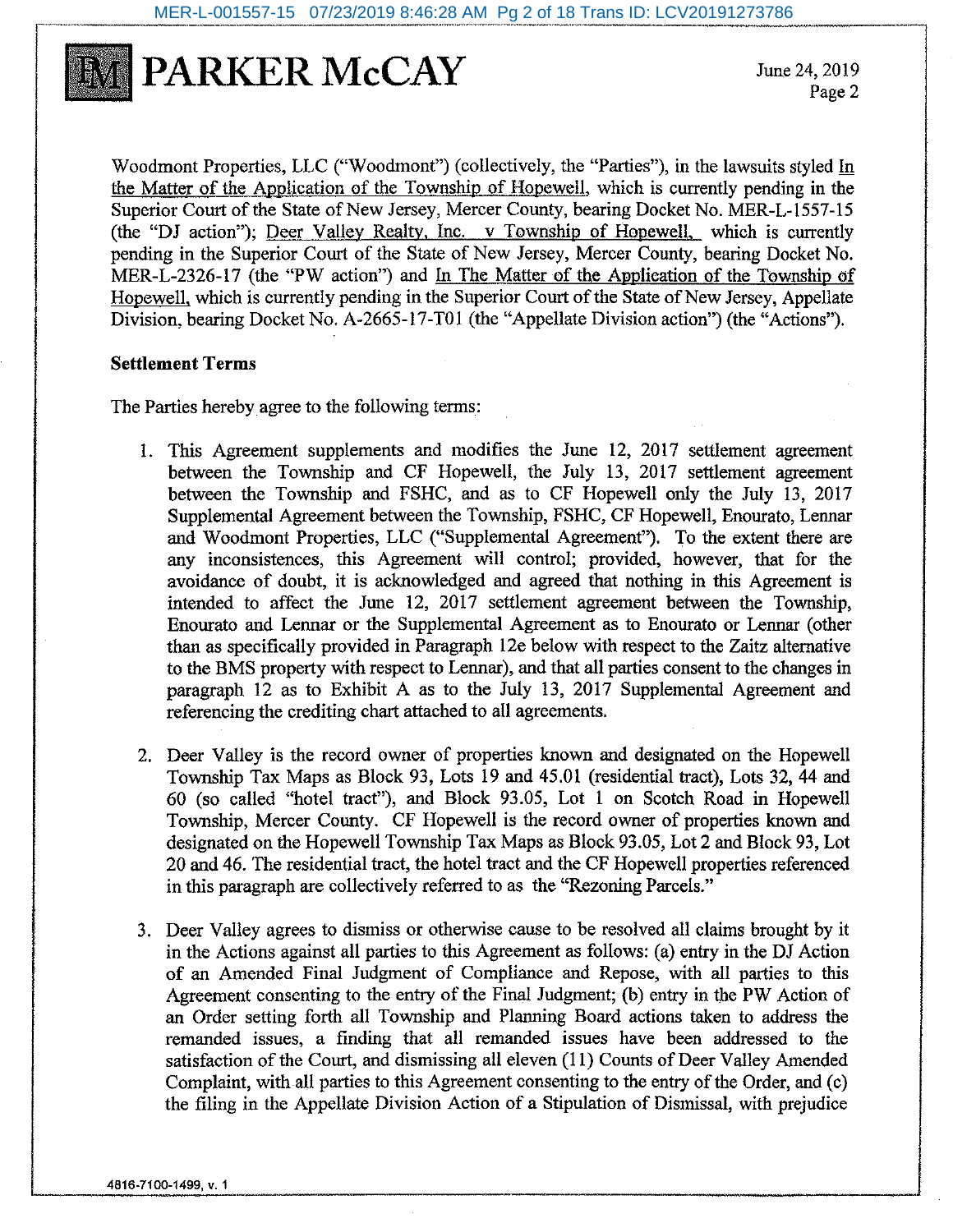

June 24, 2019 Page 3

and without costs, signed by all parties to this Agreement. Deer Valley also agrees to release all other claims and/or not bring any form of challenge that could have been brought by Deer Valley against any party to this Agreement based on any facts. circumstances, events or actions that took place prior to the execution of this Agreement. or any facts, circumstances, events or actions that take place prior to an Amended Final Judgment of Compliance and Repose becoming final and unappealable. All parties agree to release all other claims and/or not bring any form of challenge that could have been brought against Deer Valley based on any facts, circumstances, events or actions that took place prior to the execution of this Agreement, or any facts, circumstances, events or actions that take place prior to an Amended Final Judgment of Compliance and Repose becoming final and unappealable. These releases shall not encompass any breach of contract claims between the parties. The parties to this Agreement also agree that they shall take no actions or offer testimony or evidence against, but shall cooperate towards the (i) implementation of the Supplemental Agreement and this Agreement, including those actions needed to satisfy Condition 9 of the Special Master's Report. (ii) adoption of an Amended HEFSP consistent with terms of this Agreement, and (iii) adoption of an Amendment to the Land Use and Development Ordinance of the Township of Hopewell. which Amendment will place the Rezoning Parcels in a zone regulated by an ordinance encompassing both commercial and residential uses to be introduced by ordinance at a later date following execution of this agreement and consistent with the terms of this The Amendment of the Land Use and Development Ordinance shall be agreement. introduced before the Township Committee within fifteen (15) days after execution of the Agreement by all parties, and shall be scheduled for a second reading and Public Hearing within sixty (60) days after execution of the Agreement by all parties. Within three (3) business days of the signing of this Agreement by all parties, all parties shall then execute and provide to counsel for the Township a signed Stipulation of Dismissal of the Appellate Division Action and within fourteen (14) days Orders resolving the PW and DJ actions. Counsel to the Township shall hold the Stipulation and Orders in escrow until the zoning changes referred to in this paragraph become final and unappealable, at which time the Stipulation and Orders shall be filed with the Court. In the event that the zoning changes do not become final and/or are finally invalidated on appeal, the Stipulation and Orders shall be returned to all parties and the Actions shall continue.

- 4. The Township Committee shall refer the Land Use and Development Ordinance amendments to the Planning Board for consideration by the Planning Board twenty (20) days after introduction of the ordinance. In the event the Planning Board does not recommend adoption of the Ordinance by a vote of at least a majority of a quorum of the Planning Board present and voting on the issue, and if the Township does not thereafter adopt the Land Use and Development Ordinance amendments this Agreement shall have no further force and effect.
- 5. Deer Valley will develop Block 93, Lots 19, 45.01, 20 and 46 for up to 625 age restricted units (age restricted to owners age 55 and over). 125 of these units will be age restricted affordable housing units. In the event that Lots 20 and 46 and 19 and 45.01 do not have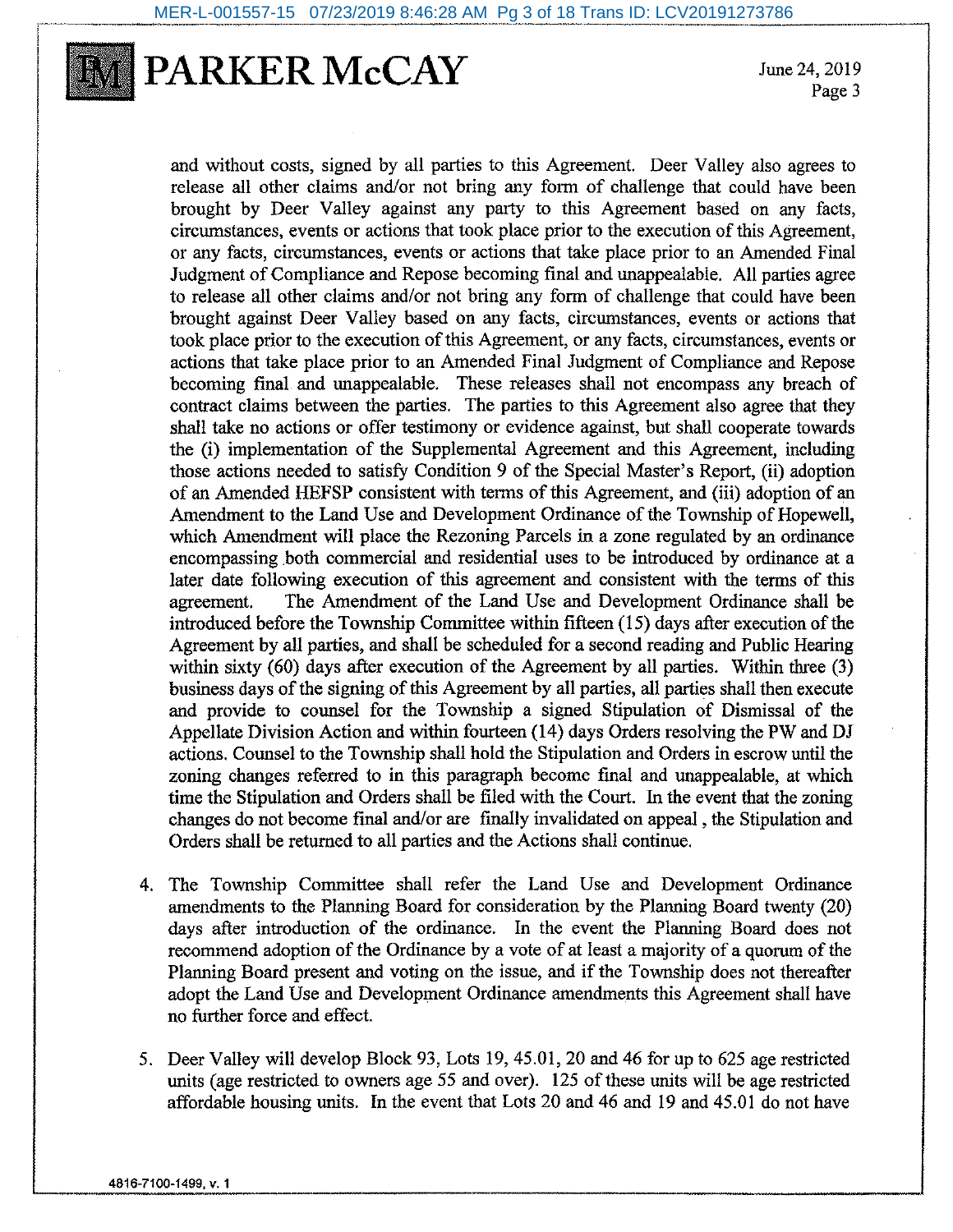

June 24, 2019 Page 4

common ownership at the time of development, 150 units, 30 of which shall be age restricted affordable, shall be allocated to Block 93, Lots 20 and 46, 475 units, 95 of which shall be age restricted affordable, shall be allocated to Block 93, Lots 19 and 45.01. The Parties anticipate that it is possible that the residential component of the Rezoning Parcels will ultimately vield fewer than 625 total units. To the extent there is a shortfall in the resulting number of affordable housing units from applying a 20% setaside to the number of units deemed feasible to construct on the site, the Township shall address the shortfall either through (a) modification to the CF Hopewell/Capital Health development through agreement with Van Princess Realty Group LLC or its successors or assigns to provide additional senior affordable housing units in that development or (b) a municipally sponsored group home or homes to address the shortfall. The Township shall as part of the midpoint realistic opportunity review in this matter provide an update as to any shortfall and if such shortfall exists or is reasonably anticipated designate which of these options it will select to address the shortfall and demonstrate how it will provide a realistic opportunity for that option otherwise in conformance with all terms of the July 13, 2017 Settlement Agreement between the Township and FSHC as modified by this Agreement.

- 6. As to the affordable units to be constructed on the Rezoning Parcels, 50% of the units shall be made available as low income units including at least 13% of the affordable units, which shall be made available as very low income units. All units shall include the required bedroom distribution, be governed by controls on affordability and affirmatively marketed in conformance with the Uniform Housing Affordability Controls, N.J.A.C. 5:80-26.1 et. seq. or any successor regulation, with the exception that in lieu of 10 percent of affordable units in rental projects being required to be at 35 percent of median income, 13 percent of affordable units to be constructed on the Rezoning Parcels shall be required to be at 30 percent of median income and that all affordable units shall be subject to a control period pursuant to N.J.A.C. 5:80-26.11 of not less than 40 years, and all other applicable laws.
- 7. Deer Valley will use its best efforts to develop a hotel, conference center, restaurant and may be permitted to develop other uses .as may be permitted by ordinance on Block 93, Lots 32, 44 and 60 provided that development of such uses shall not be a precondition to construction or delivery or in any way delay the construction of the of the inclusionary residential development referenced in paragraph 5. If the hotel acquires an Alcoholic Beverage License because it contains at least one hundred (100) sleeping rooms, then Deer Valley shall endeavor to assure that the Alcoholic Beverage License may be used by any restaurant located on Block 93, Lots 32, 44 or 60.
- 8. Certain parcels referenced in this Agreement are presently not included in the Mercer County Waste Water Management Plan (the "WMP"). Pursuant to N.J.A.C. 5:93-5.3(b), Deer Valley and CF Hopewell shall, as soon as practicable and in any event no later than the grant of the final unconditional judgment of repose, file an application(s) with NJDEP and Mercer County for the Site Specific amendment to the Mercer County Wastewater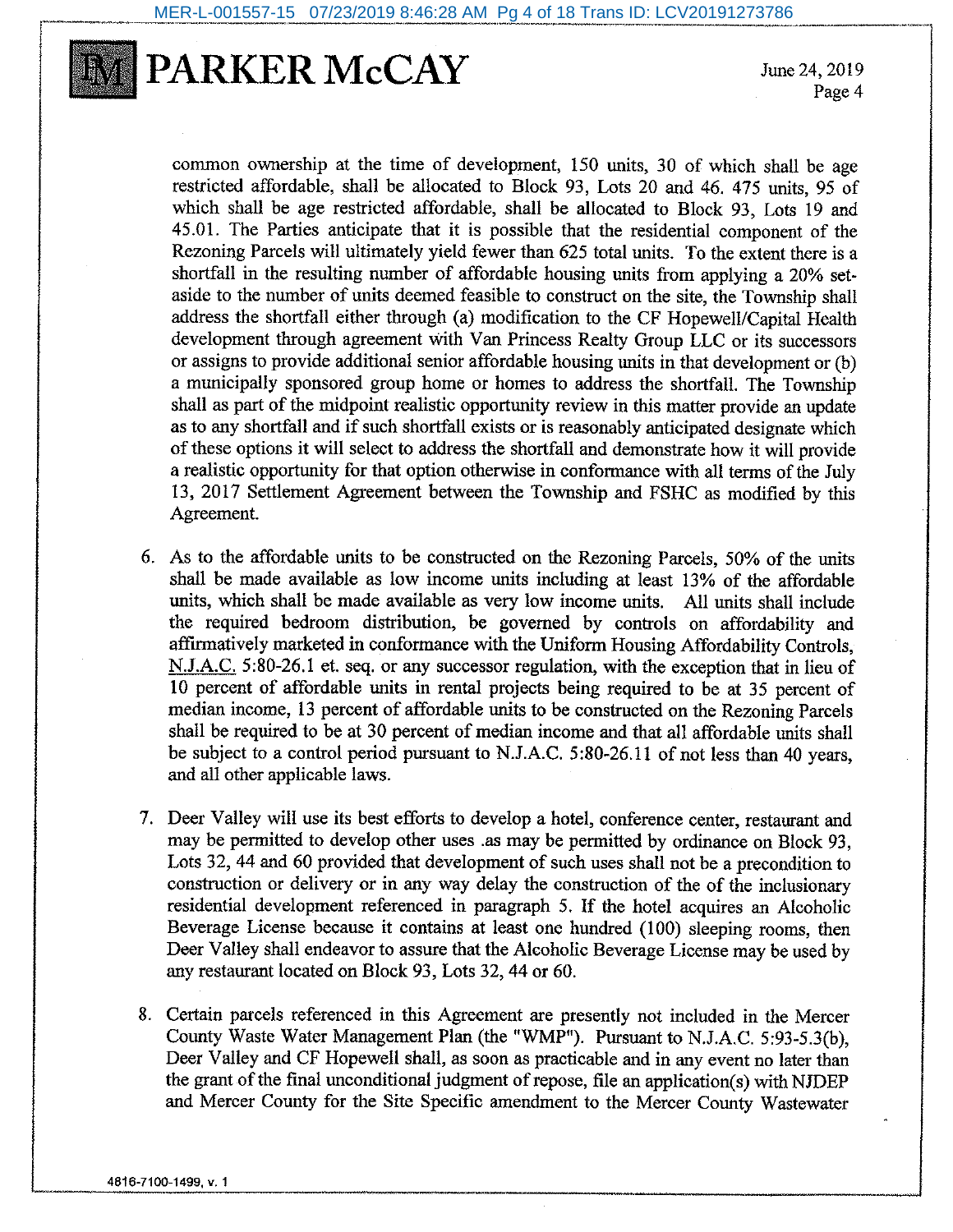

June 24, 2019 Page 5

Management Plan for the Rezoning Parcels All parties to this Agreement agree to cooperate with and support the joint application for a Site Specific amendment to the Mercer County Wastewater Management Plan. The Township shall affirmatively endorse such an application.

Per N.J.A.C. 5:93-5.3(b), if there is a denial by NJDEP of the Site Specific amendment or at the end of two years after an unconditional Amended Final Judgment of Compliance and Repose being entered in Docket MER-L-1557-15 there is no DEP determination. then this Agreement and any Orders of the Court shall be reopened on a limited basis. The reopening of this Agreement and Orders shall be solely to determine whether there is a realistic opportunity on the Deer Valley site for the 125 affordable units (e.g. through alternative wastewater treatment such as on-site package treatment plants) and, if there is not a realistic opportunity, to determine how the Township shall provide a realistic opportunity for the same number of units on an alternate site or sites within the Township towards the Third Round obligation for the 125 affordable units and otherwise be in conformance with all terms of the July 13, 2017 Settlement Agreement between the Township and FSHC as modified by this Agreement. In the event of a denial or if there is no DEP determination within the two-year period, the Township shall within thirty (30) days of the denial or expiration of the two-year period submit to the Court an initial proposal for how it will provide such a realistic opportunity either on the Deer Valley site or alternative sites. Any party to this agreement may then respond to such proposal by the Township with any objections within fifteen (15) days of the Township's proposal, with any such objection to be adjudicated by the Court after the review by the Special Master of the Township's proposal and any objections. Notwithstanding anything herein to the contrary, in the event of such a denial or expiration of the two-year period or the reopening of this Agreement and Orders Deer Valley shall take no action to delay or otherwise object to the development of any inclusionary housing sites identified in the amended Housing Element and Fair Share Plan or interfere or object to either the implementation of the Township's Housing Element and Fair Share Plan or the Amended Final Judgement of Compliance and Repose.

- 9. The relevant property owners shall be responsible for obtaining all other government approvals to provide other utilities and public improvements as may be necessitated for development. The Township shall cooperate with the relevant property owners in the pursuit of its applications presented by the property owners for the extension of utilities and other public improvements for development.
- 10. Deer Valley and CF Hopewell shall pay the sum of \$25,000.00 each in attorney's fees and costs to FSHC as its share of the legal fees incurred by FSHC. Deer Valley will pay the sum of \$155,000.00 in attorney's fees and costs to the Township in settlement of the Actions. All fees referenced in this paragraph shall be paid no later than 45 days following decision on the combined fairness hearing /amendment to the final judgment of compliance and repose.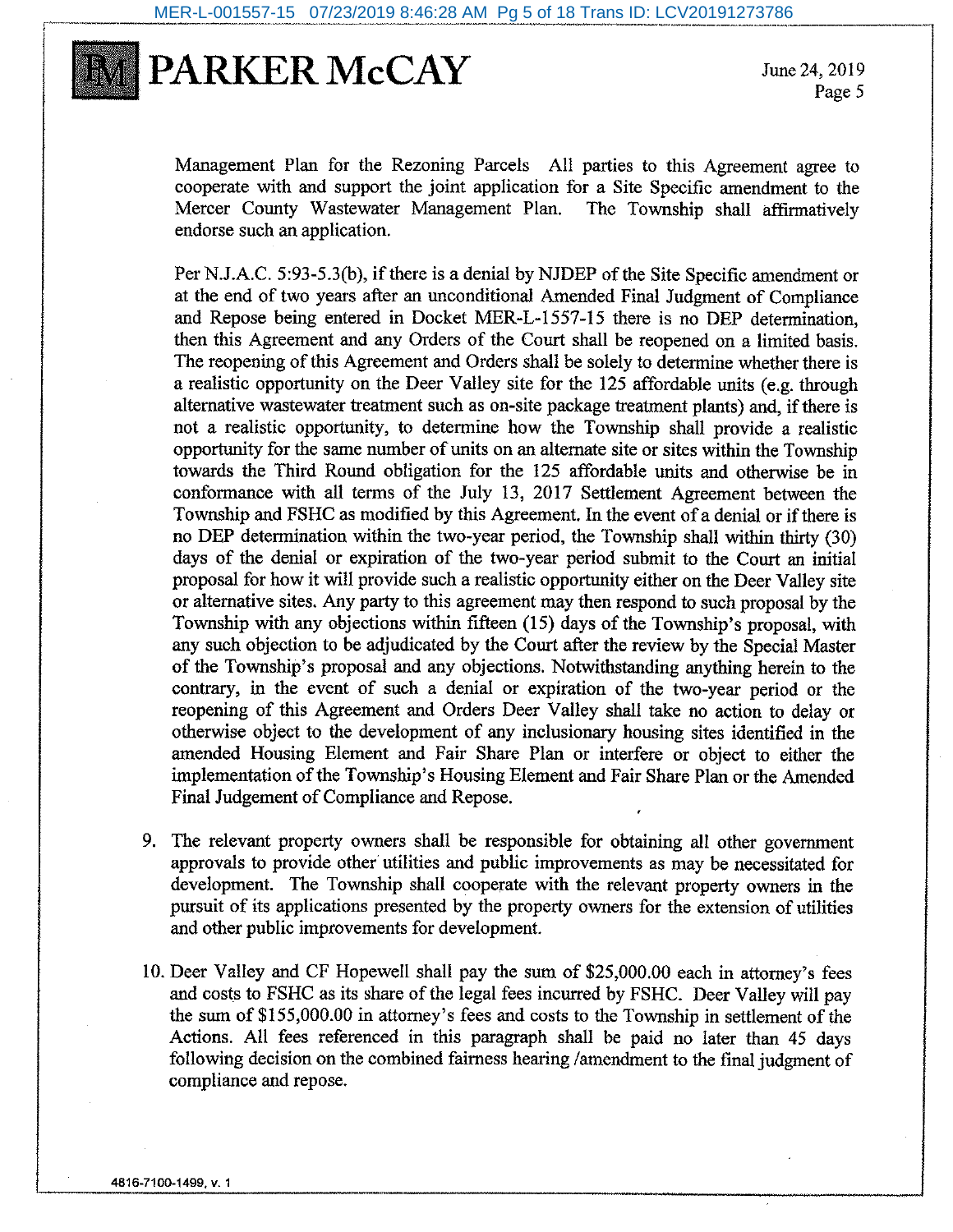

June 24, 2019 Page 6

- 11. It is the intention of the parties that at least 340 (formerly 465) affordable housing units or their equivalent be located on the CF Hopewell lands included in the original June 12, 2017 settlement agreement between the Township and CF Hopewell. 20% of the units in the Residential Component shall be affordable units, up to a maximum of 305 such units. 185 of the affordable units must be family rental units. Further details are specified on the nature of these affordable units in the following two paragraphs and in the June 12, 2017 settlement agreement between the Township and CF Hopewell, the July 13, 2017 settlement agreement between the Township and FSHC, and the Supplemental Agreement. Other than the specific changes to the number and type of affordable units made in this Agreement, the provisions of those earlier Agreements as to the affordable units on the CF Hopewell lands included in the June 12, 2017 settlement agreement between the Township and CF Hopewell still control.
- 12. The "Hopewell Township Composite Fair Share Plan Rounds 1-3 Revised July 13, 2017" which is Exhibit A to the July 13, 2017 Settlement Agreement between the Township and FSHC and referenced in paragraph 1 of the July 13, 2017 Supplemental Agreement is revised as follows:
	- a. The "CF Hopewell" line of the chart shall be deemed to reflect 305 total units instead of 430 total units, and the total number of credits from CF Hopewell shall total 490 instead of 615. The family rental units and rental bonuses in the CF Hopewell chart shall remain unchanged at 185.
	- b. The "CF Hopewell/Capital Health" line of the chart shall remain unchanged at 35.
	- c. A new line of the chart shall be deemed to be added under "Inclusionary Housing" Developments – Proposed" that shows that the owners of Block 93, Lots 19 and 45.01 and Lots 20 and 46 shall be responsible for 125 age restricted inclusionary units. In the event that Lots 20 and 46 and 19 and 45.01 do not have common ownership at the time of development, 150 units, 30 of which shall be age restricted affordable, shall be allocated to Block 93, Lots 20 and 46. 475 units, 95 of which shall be age restricted affordable, shall be allocated to Block 93, Lots 19 and 45.01.
	- d. The total age-restricted units reflected in the line "Third Round 285" under "Maximum Age-Restricted Requirements" shall be deemed changed from 94 to 219.
	- e. Footnotes 1 and 2 to the chart shall be deemed deleted and no longer applicable; the affordable units on both the CF Hopewell property (other than the CF Hopewell/Capital Health development) and BMS property (or Zaitz alternative to the BMS property) shall be developed entirely as family units.
- 13. Paragraph  $2(a)(1)$  of the Supplemental Agreement is hereby replaced with the following paragraph:

Paragraphs 5 and 7 of the CF Hopewell Addendum are deleted and shall be replaced by the following: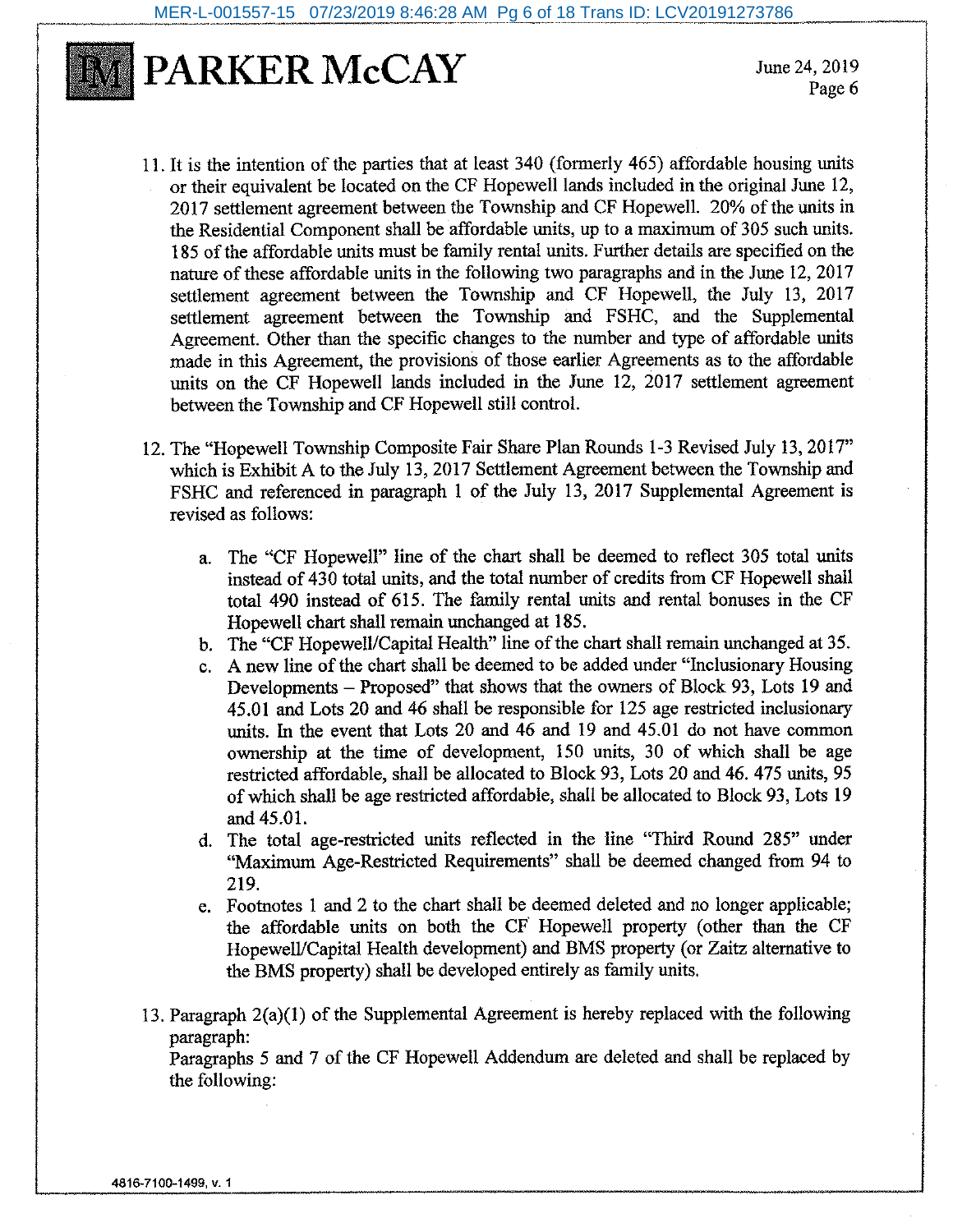

June 24, 2019 Page 7

"S. The parties agree that at least 340 affordable housing units, as described in this paragraph, shall ultimately be located on the Modified CF Hopewell Land. 35 affordable Medicaid beds and/or age-restricted independent living affordable units shall be located in the CCRC. 20% of the units in the Residential Component shall be affordable units, up to a maximum of 305 such units. CF Hopewell shall have the ultimate discretion (subject to any limitations that may be set forth within the applicable Redevelopment Agreements) as to the unit types and location of the affordable units provided that at least 185 of the affordable units must be family rental units, and that none of the affordable units in the Residential Component may be age-restricted units. All other affordable units shall be family affordable units for rent or for sale, at CF Hopewell's discretion, and shall be integrated within each phase in compliance with N.J.A.C. 5:93-5.6(f), except that within each phase (a) 7% of the affordable units shall be completed upon the completion of 15% of the market rate units plus one market rate Unit; (b) 15% of the affordable units shall be complete upon the completion of 25% of the market rate units plus one market rate unit, with requirements for 50%, 75%, and 100% completion as stated in N.J.A.C. 5:93-5.6(f); recognizing that enforcement would be through the courts and not through COAH. The Township shall enforce this phasing requirement before issuing Certificates of Occupancy for market rate units."

"7. The parties agree that 35 affordable Medicaid beds and/or age-restricted independent living affordable units shall be located in the CCRC."

- 14. The Township shall introduce and adopt a revised Housing Element and Fair Share Plan in accordance with the terms of this Agreement.
- 15. This Agreement must be approved by the Court at a fairness hearing at which the Parties will also request the amendment of the Final Judgment of Compliance and Repose. The Parties agree to request judicial approval of the terms of this Agreement and the Amended HEFSP pursuant to the legal standard set forth in Morris Cty, Fair House, Council v. Boonton Twp., 197 N.J. Super. 359, 367-69 (Law Div. 1984), aff'd o.b. 209 N.J. Super. 108 (App. Div. 1986) and East/West Venture v. Borough of Fort Lee, 286 N.J. Super. 311, 328-29 (App. Div. 1996)). Notice of the Fairness Hearing and proposed amendment to the Final Judgment shall be published at least 30 days in advance of the hearing.
- 16. Unless otherwise specified, it is intended that the provisions of this Agreement are to be severable. The validity of any article, section, clause or provision of this Agreement shall not affect the validity of the remaining articles, sections, clauses or provisions hereof. If any section of this Agreement shall be adjudged by a court to be invalid, illegal, or unenforceable in any respect, such determination shall not affect the remaining sections. Provided, however, if the severance of any provision will deprive any party of the material benefits of the bargain, this Agreement shall be null and void.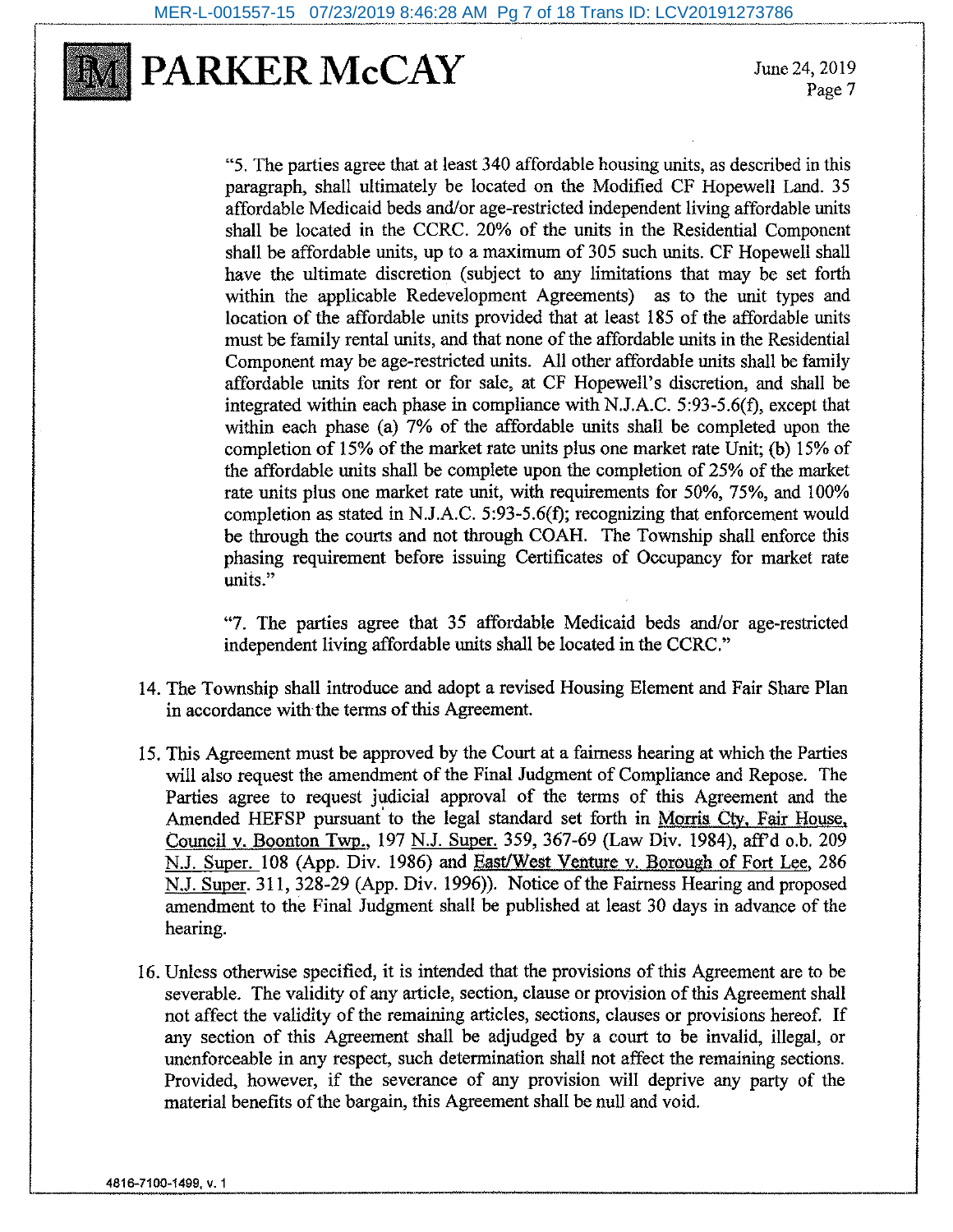

June 24, 2019 Page 8

- 17. This Agreement shall be governed by and construed under the laws of the State of New Jersev.
- 18. The Amended Final Judgement of Compliance and Repose and any other Court Order shall provide that the Court shall retain jurisdiction to enforce by Motion in Aid of Litigants Rights, any actions taken by any party or joinder party after the entry of the Amended Final Judgment of Compliance and Repose that violates any provision of the Agreement or the Amended HEFSP.
- 19. This Agreement may not be modified, amended or altered in any way except by a writing signed by the Parties or their respective assignees.
- 20. This Agreement may be executed in any number of counterparts, each of which shall be an original and all of which together shall constitute but one and the same Agreement.
- 21. The Parties acknowledge that each has entered into this Agreement on its own volition without coercion or duress after consulting with its counsel, that each party is the proper person and possesses the authority to sign the Agreement.
- 22. Each of the Parties hereto acknowledges that this Agreement was not drafted by any one of the Parties, but was drafted, negotiated and reviewed by all Parties and, therefore, the presumption of resolving ambiguities against the drafter shall not apply. Each of the Parties expressly represents to the other Parties that: (i) it has been represented by counsel in connection with negotiating the terms of this Agreement; and (ii) it has conferred due authority for execution of this Agreement upon the persons executing it.
- 23. Any and all Exhibits, Addenda and Schedules annexed to this Agreement are hereby made a part of this Agreement by this reference thereto. Any and all Exhibits, Addenda and Schedules now and/or in the future are hereby made or will be made a part of this Agreement with prior written approval of the Parties.
- 24. No member, official or employee of the Township shall have any direct or indirect interest in this Agreement, nor participate in any decision relating to the Agreement which is prohibited by law, absent the need to invoke the rule of necessity.
- 25. Anything herein contained to the contrary notwithstanding, the effective date of this Agreement shall be the date upon which all of the Parties hereto have executed and delivered this Agreement.
- 26. All notices required under this Agreement ("Notice[s]") shall be written and shall be served upon the respective Parties by certified mail, return receipt requested, or by a recognized overnight or by a personal carrier. In addition, where feasible (for example, transmittals of less than fifty pages) shall be served by facsimile or e-mail. All Notices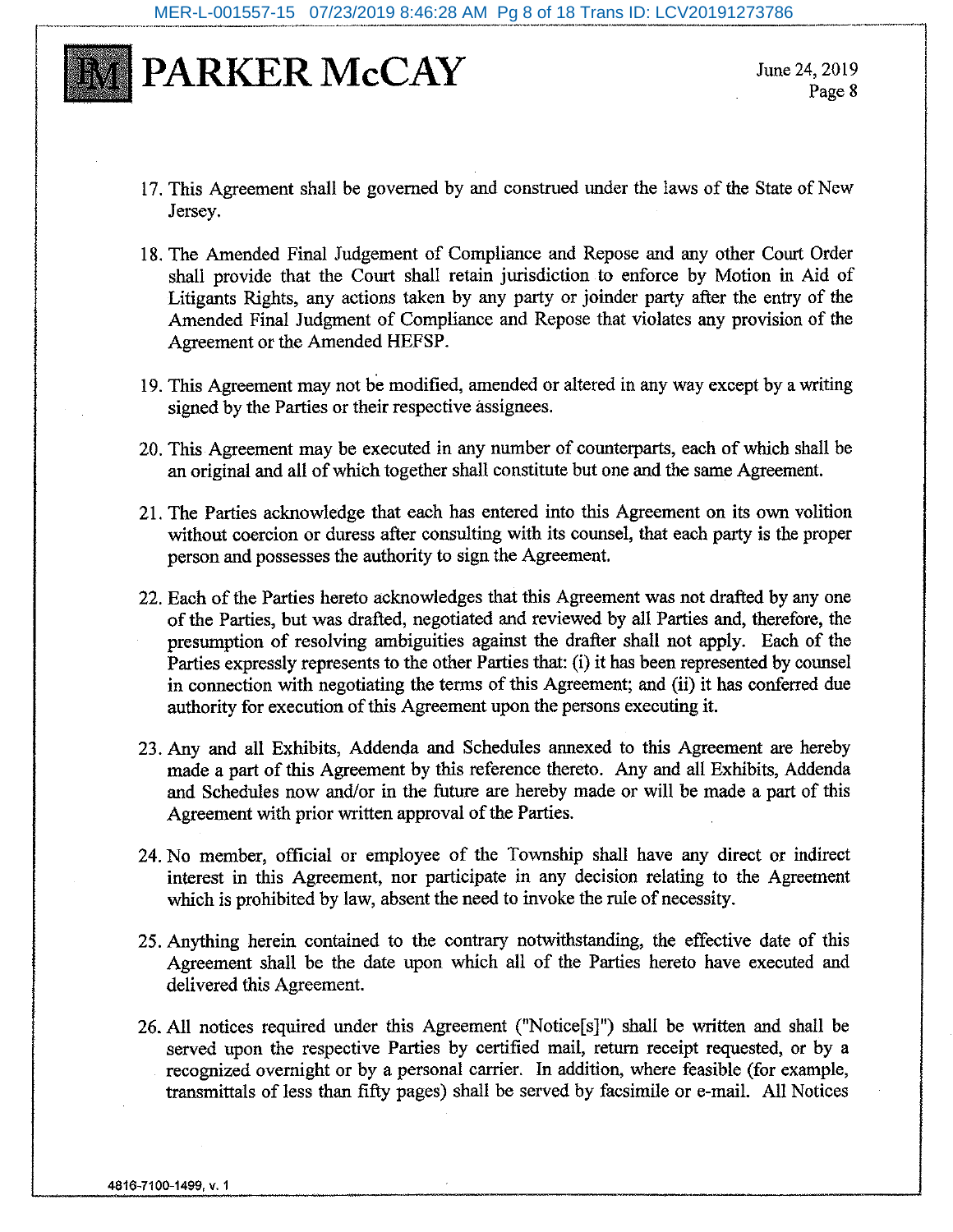

June 24, 2019 Page 9

shall be deemed received upon the date of delivery. Delivery shall be affected as follows, subject to change as to the person(s) to be notified and/or their respective addresses upon ten (10) days' notice as provided herein:

#### TO THE COURT MASTER:

John D. Maczuga, P.P. **JDM Planning Associates, LLC** 614 Harbor Road **Brick, NJ 08724** Phone: (732) 864-6369 Telecopier: E-mail: imacguza@jdmplanning.com

#### TO FSHC:

TO THE TOWNSHIP:

Adam Gordon, Esquire Fair Share Housing Center 510 Park Boulevard Cherry Hill, NJ 08002 Phone: (856)665-5444 Telecopier: (856) 663-8182 E-mail: adamgordon@fairsharehousing.org

Linda A. Galella, Esquire Parker McCay P.A. 9000 Midlantic Drive P.O. Box 5054 Mount Laurel, NJ 08054-5054 Phone: 856-985-4010 Telecopier: 856-552-1427 E-mail: lgalella@parkermccay.com

#### WITH A COPY TO THE **MUNICIPAL CLERK:**

Laurie E. Gompf Hopewell Township Municipal Clerk 201 Washington Crossing-Pennington Road Titusville, New Jersey 08560 Telecopier: 609-737-0605 Email: lgompf@hopewelltwp.org

#### **TO CF HOPEWELL:**

Ryan P. Kennedy, Esq. Stevens & Lee 100 Lenox Drive, Suite 200 Lawrenceville, NJ 08648 Phone: 609-243-9111 Telecopier: 609-243-9333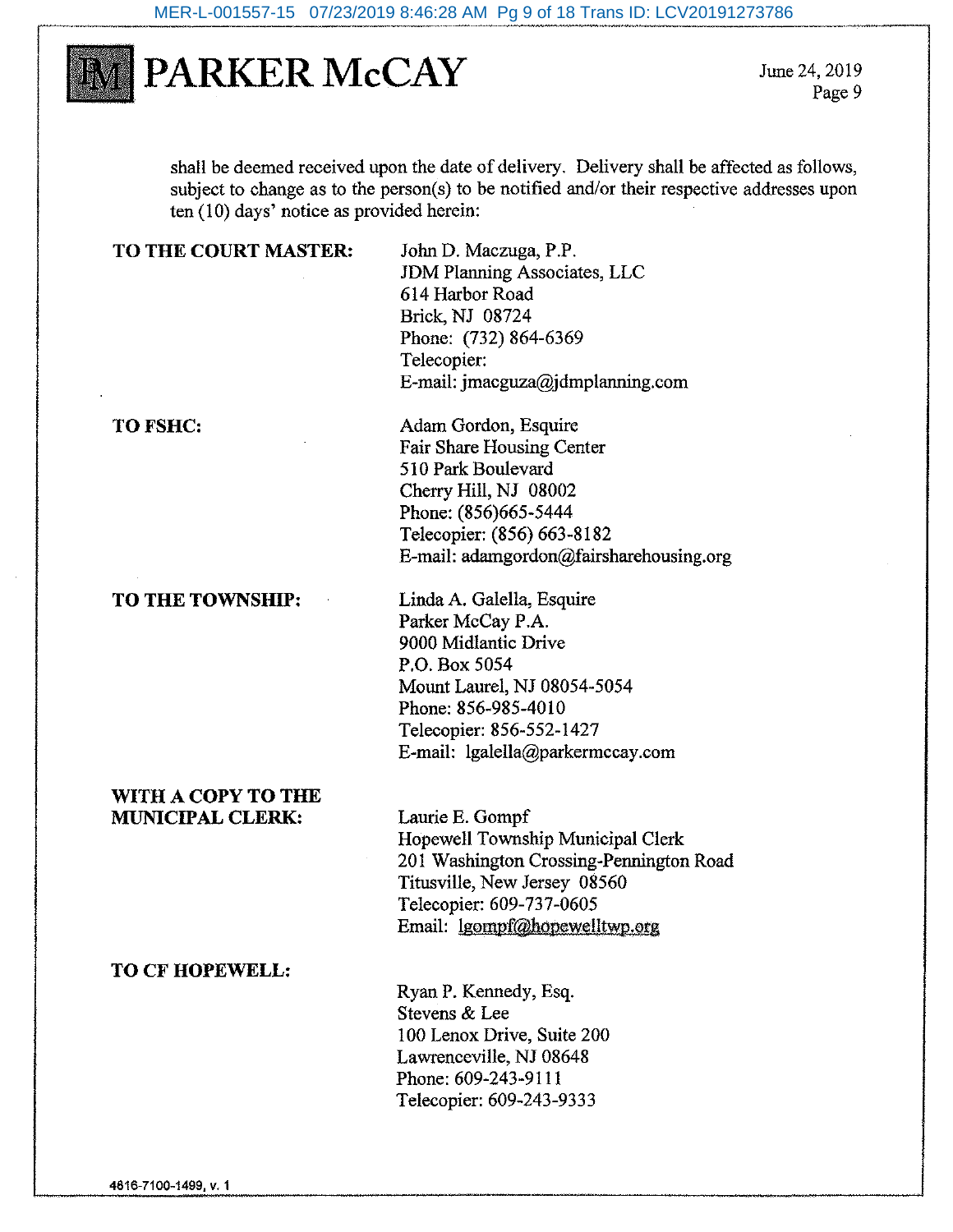MER-L-001557-15 07/23/2019 8:46:28 AM Pg 10 of 18 Trans ID: LCV20191273786



June 24, 2019 Page 10

#### Email: rpke@stevenslee.com

#### TO DEER VALLEY REALTY, LLC:

Arnold C. Lakind, Esquire Szaferman, Lakind, Blumstein, Blader, P.C. 101 Grovers Mill Road, Suite 200 Lawrenceville, NJ 08648 Phone: (609) 275-0400 Telecopier: (609) 275-4511 Email: alakind@szaferman.com

With a copy to

Robert N. Ridolfi, Esquire 26 Harbourton-Woodsville Road Pennington, NJ 08534 Phone: (609) 731-5599 Telecopier: (609) 333-0304 Email: midolfi@verizon.net

#### TO U.S. HOMES d/b/a LENNAR, FEDERAL CITY ROAD, ALBERT ENOURATO:

Frank Petrino, Esquire Eckert, Seamans, Cherin & Mellot, LLC P.O. Box 5404 Princeton, NJ 08543-5404 Phone: (609) 989-5029 Telecopier: (609) 392-7956 Email: fpetrino@eekertseamans.com

#### TO WOODMONT PROPERTIES INC.:

Thomas F. Carroll, III, Esquier Hill Wallack, LLP 21 Roszel Road P.O. Box 5226 Princeton, NJ 08543-5226 Phone: (609) 924-0808 Telecopier: (609) 452-1888 Email: tcarroll@hillwallack.com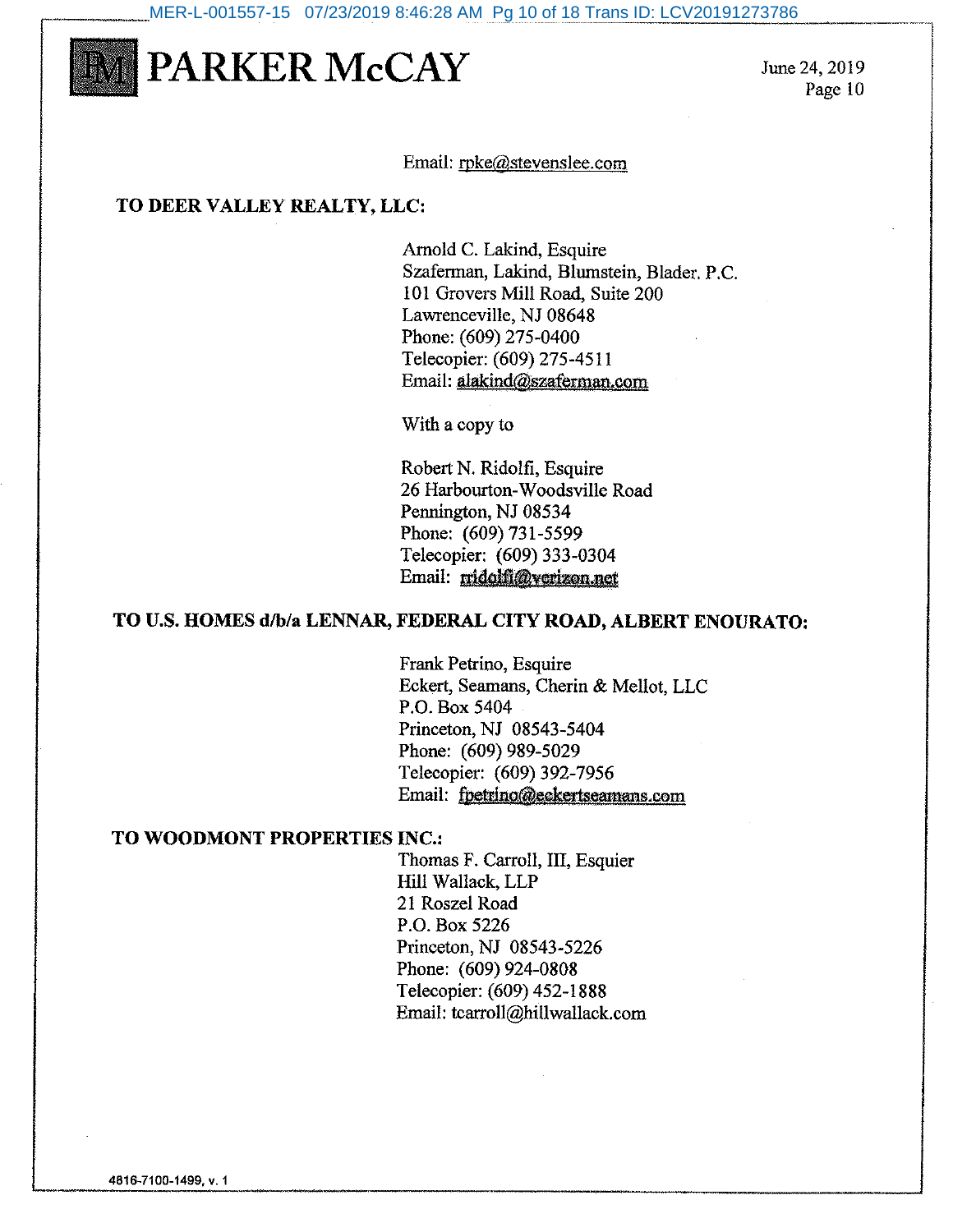

June 24, 2019 Page 11

Please sign below if these terms are acceptable.

Sincerely,

Renda a Galella

LINDA A. GALELLA, ESQUIRE Affordable Housing Counsel for Township of Hopewell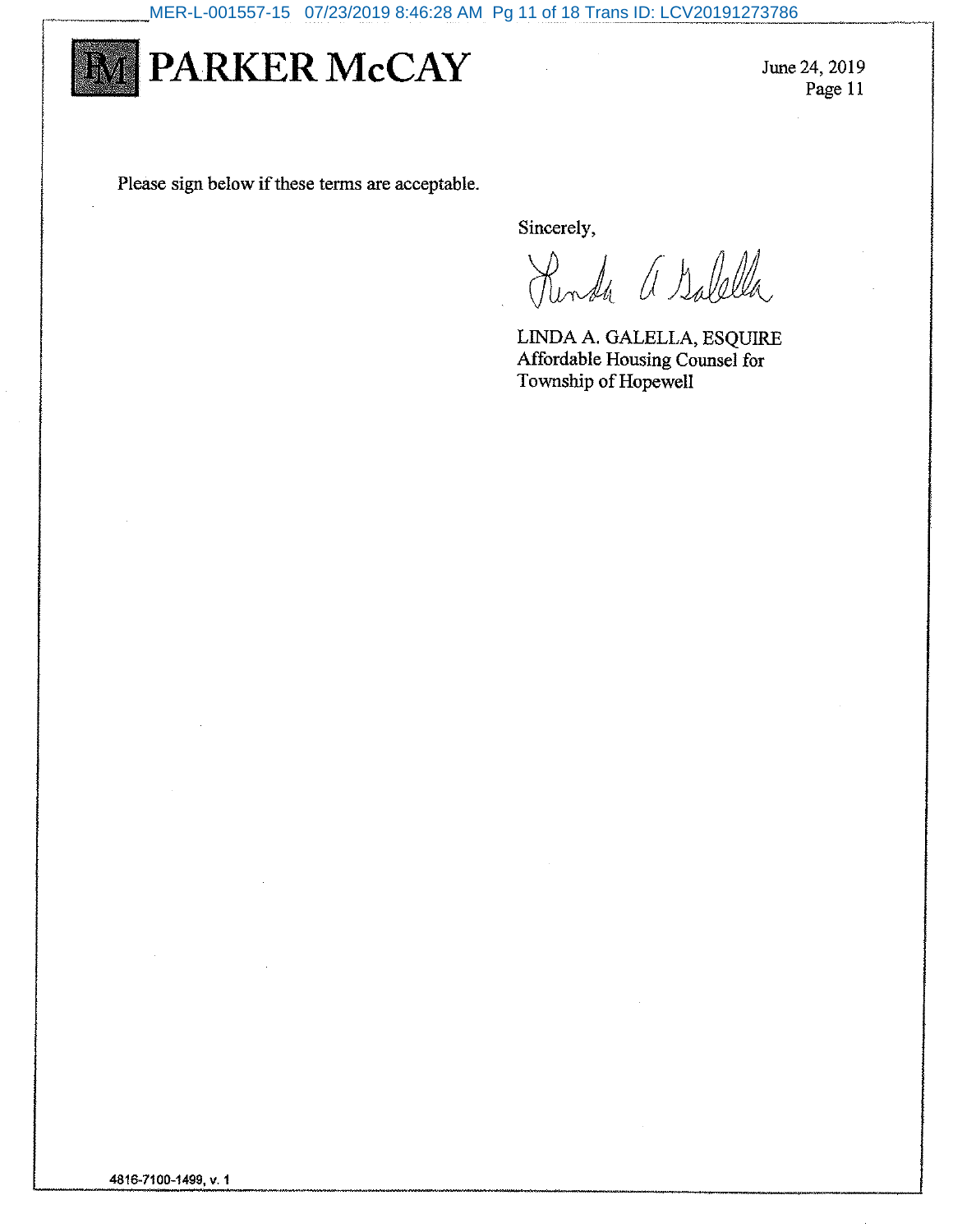

June 24, 2019  $Page 12$ 

On behalf of the Township of Hopewell,

with the authorization of the governing body:

<u>.</u>

 $\frac{6}{\frac{6}{2419}}$ 

On behalf of CF Hopewell CC&L LLC:

Dated:

On behalf of Fair Share Housing Center:

Dated:

On behalf of Deer Valley Realty, Inc.:

 $\sim 10^{-1}$ Dated: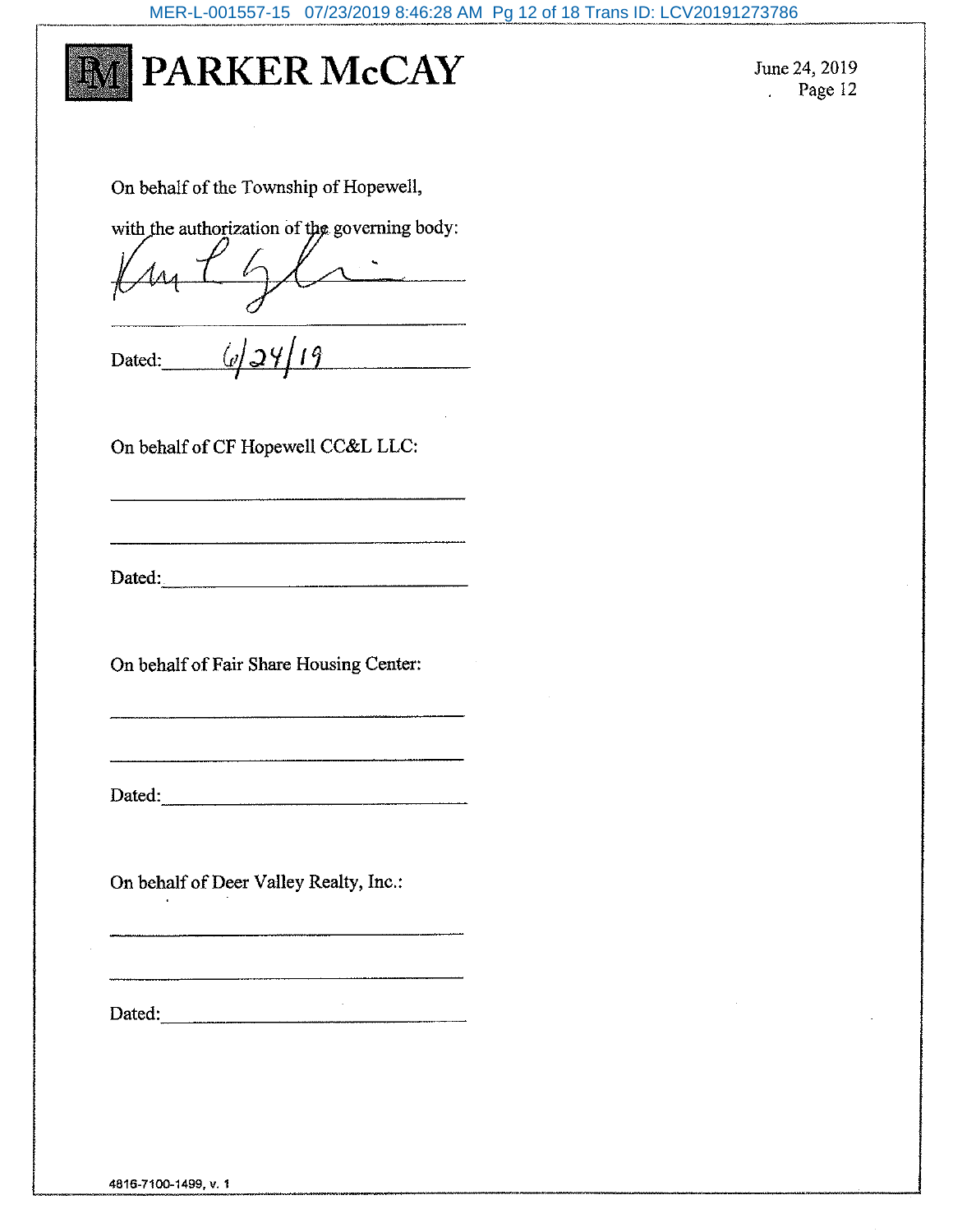

June 24, 2019 Page 12

On behalf of the Township of Hopewell,

with the authorization of the governing body:

 $124/19$ Dated:

On behalf of CF Hopewell CC&L LLC:

William Turner, Authorized Signatory

Dated: 7/11/2019

On behalf of Fair Share Housing Center:

Dated:

On behalf of Deer Valley Realty, Inc.:

Dated:

сĵ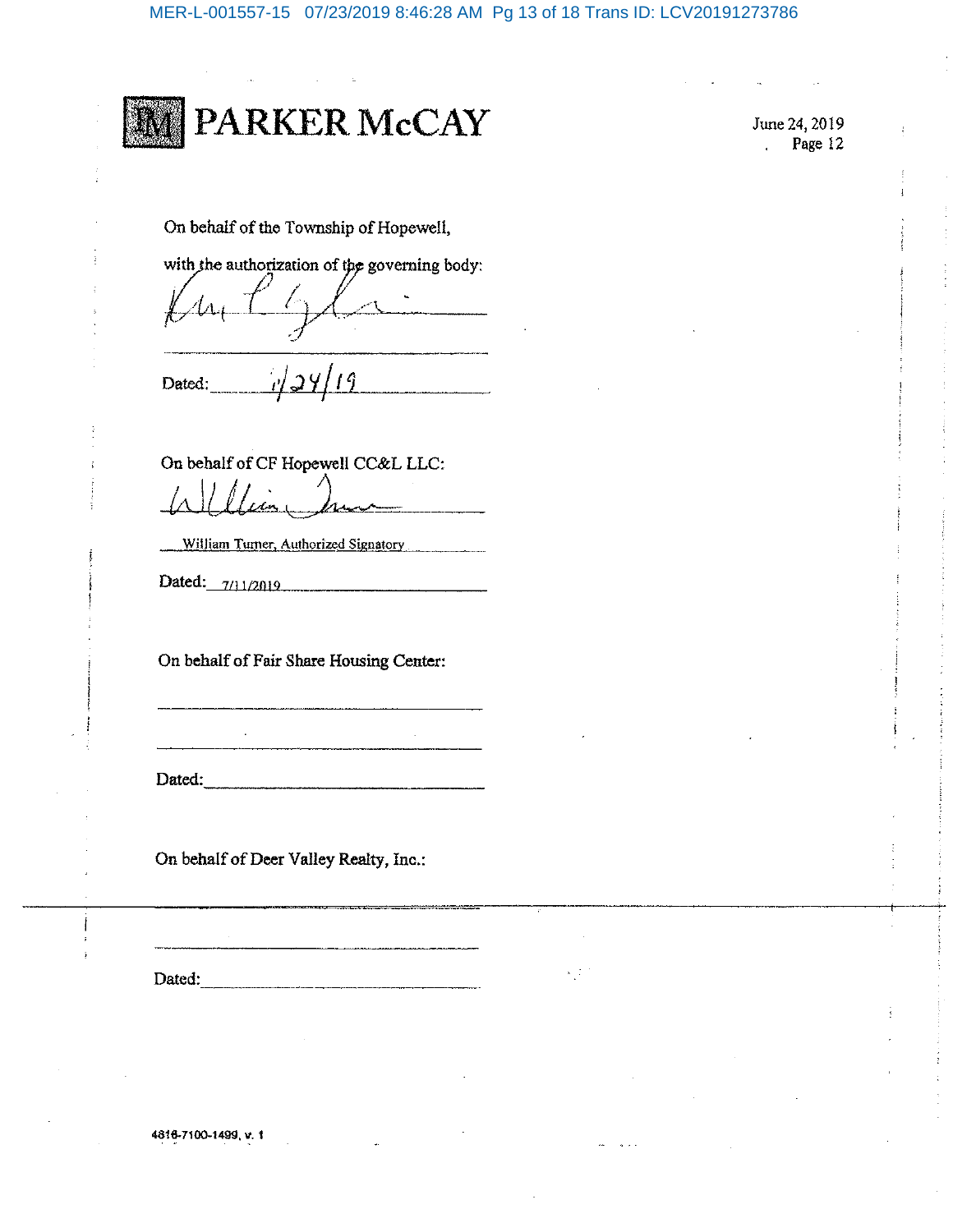MER-L-001557-15 07/23/2019 8:46:28 AM Pg 14 of 18 Trans ID: LCV20191273786

|        | PARKER McCAY                                  |
|--------|-----------------------------------------------|
|        | On behalf of the Township of Hopewell,        |
|        | with the authorization of the governing body: |
| Dated: | $\mathscr{D}(\mathcal{Q})$<br>$\overline{19}$ |
|        | On behalf of CF Hopewell CC&L LLC:            |
| Dated: |                                               |
|        | On behalf of Fair Share Housing Center:       |
|        |                                               |
| Dated: | 7/1/19                                        |
|        | On behalf of Deer Valley Realty, Inc.:        |
|        |                                               |
|        | Dated:                                        |
|        |                                               |

June 24, 2019<br>Page 12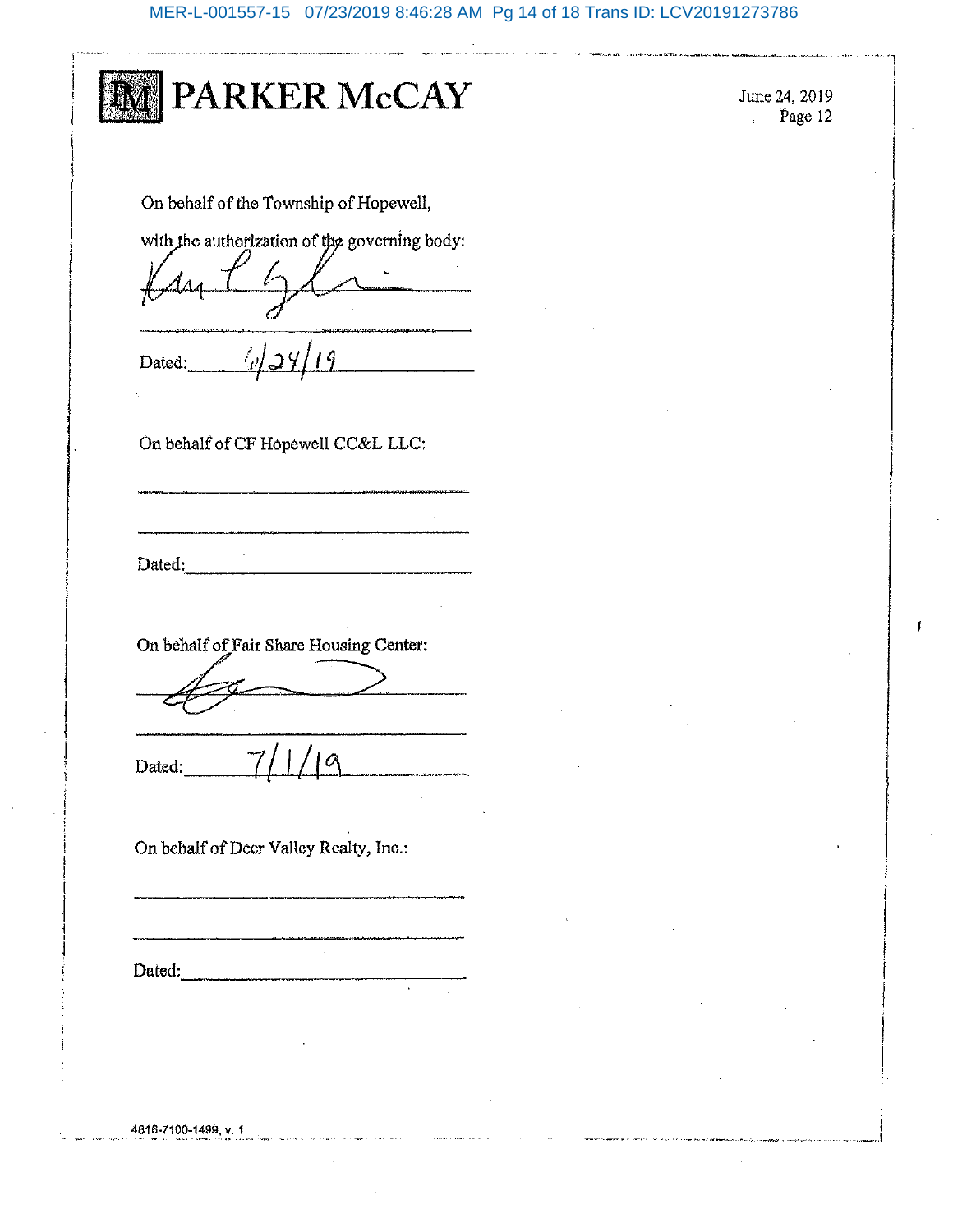#### MER-L-001557-15 07/23/2019 8:46:28 AM Pg 15 of 18 Trans ID: LCV20191273786

|  |  | <b>MI PARKER McCAY</b> |
|--|--|------------------------|
|--|--|------------------------|

June 24, 2019 Page 12

On behalf of the Township of Hopewell,

with the authorization of the governing body:

Dated:

On behalf of CF Hopewell CC&L LLC:

Dated:

<u> Thomas Andrew State (1989), a chanta</u>

On behalf of Fair Share Housing Center:

Dated:

On behalf of Deer Valley Realty, Inc.:<br>By: Crestek, Inc, its sole shareholder Michael modson

By: J. Michael Goodson, President Dated: 4/29/2019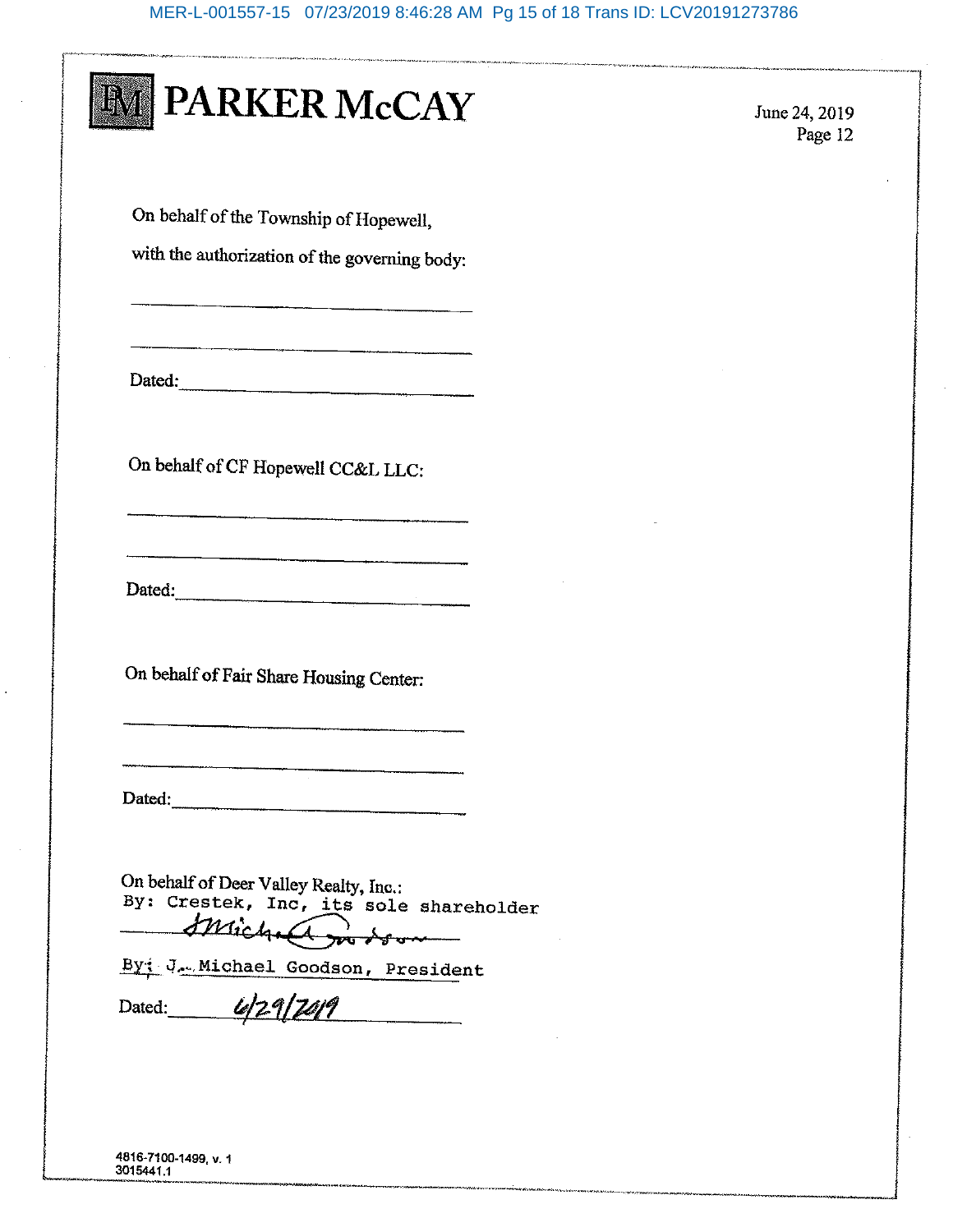MER-L-001557-15 07/23/2019 8:46:28 AM Pg 16 of 18 Trans ID: LCV20191273786



June 24, 2019 Page 13

| On behalf of U.S. Homes d/b/a Lennar |
|--------------------------------------|
| Home Corporation (dba Lennar)        |
|                                      |
| Mitchell Neuman                      |
|                                      |
| Dated:                               |

On behalf of Woodmont Properties, LLC

Dated:

On behalf of Federal City Road, LLC

Dated: We have a state of the state of the state of the state of the state of the state of the state of the state of the state of the state of the state of the state of the state of the state of the state of the state of t

On behalf of Albert Enourato

Dated:  $\frac{1}{2}$   $\frac{1}{2}$   $\frac{1}{2}$   $\frac{1}{2}$   $\frac{1}{2}$   $\frac{1}{2}$   $\frac{1}{2}$   $\frac{1}{2}$   $\frac{1}{2}$   $\frac{1}{2}$   $\frac{1}{2}$   $\frac{1}{2}$   $\frac{1}{2}$   $\frac{1}{2}$   $\frac{1}{2}$   $\frac{1}{2}$   $\frac{1}{2}$   $\frac{1}{2}$   $\frac{1}{2}$   $\frac{1}{2}$   $\frac{1}{2}$   $\frac{$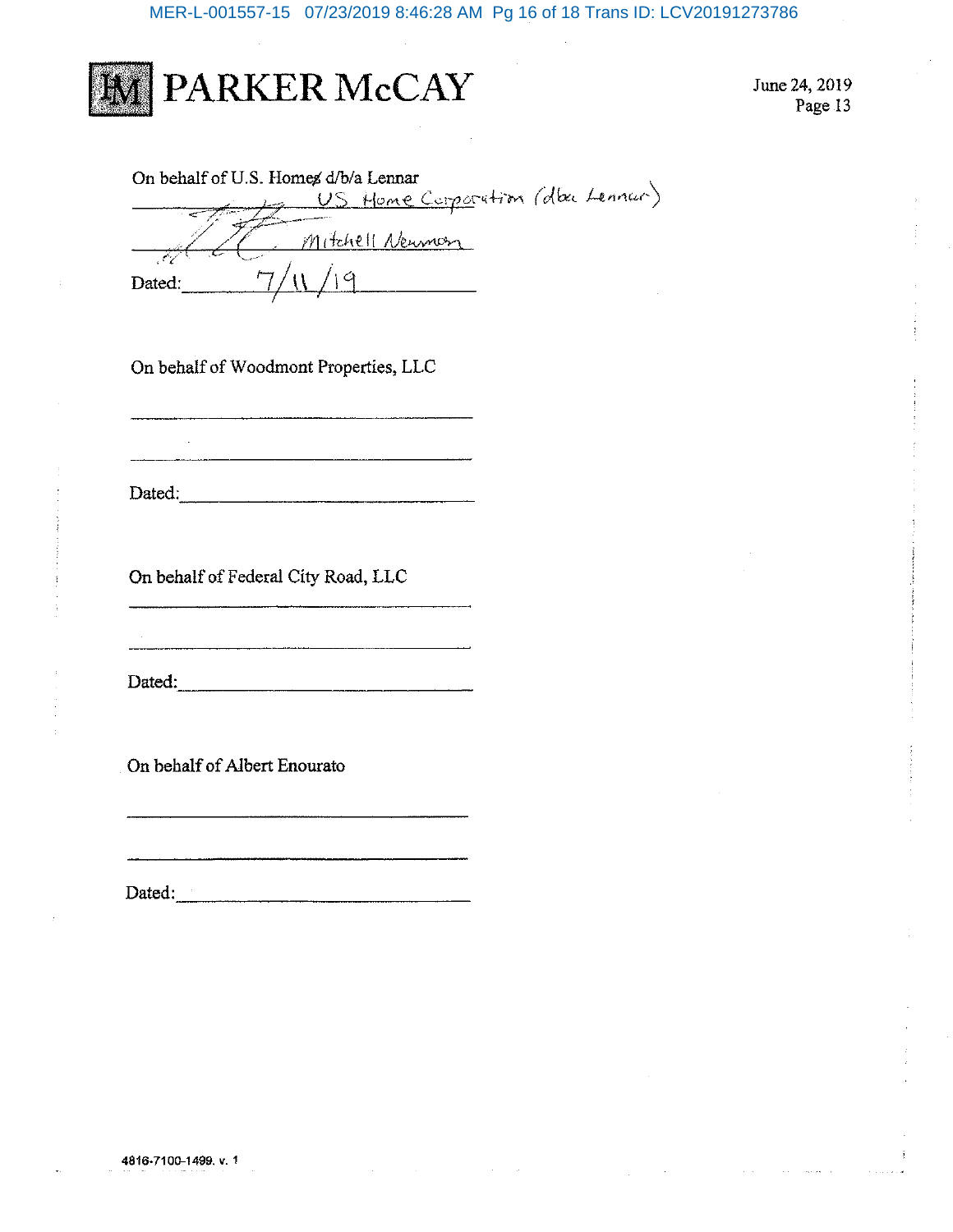PARKER McCAY On behalf of U.S. Homes d/b/a Lennar Dated: Aroperdes, LLC o**odrív** On hehal Mere II Dated: On behalf of Federal City Road, LLC Dated On behalf of Albert Enourato T. PAWZZI VINCEN  $7/16/15$ Dated: 4816-7100-1499, v. 1

June 24, 2019 Page 13